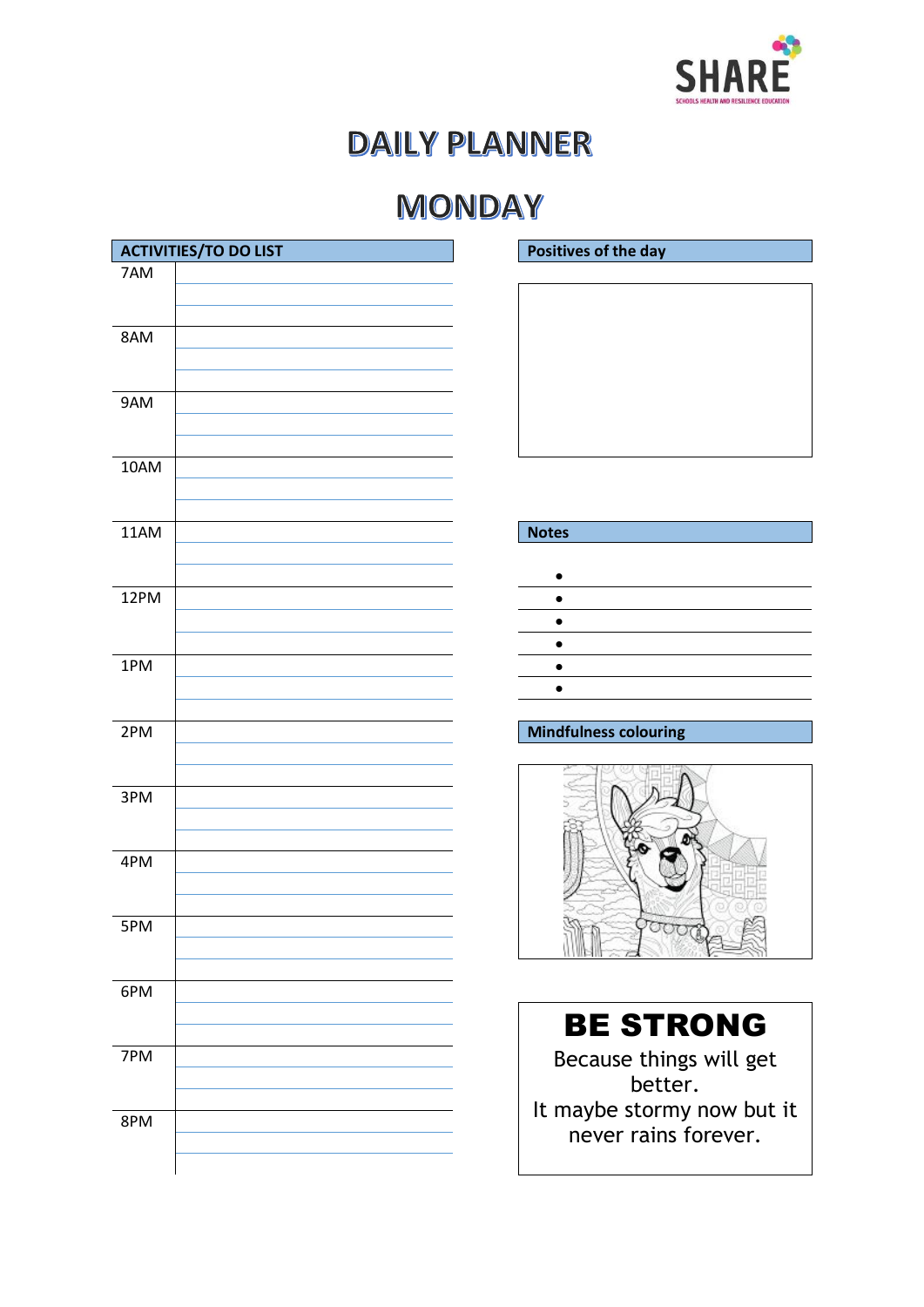

## **TUESDAY**

|      | <b>ACTIVITIES/TO DO LIST</b> | <b>Positi</b>           |
|------|------------------------------|-------------------------|
| 7AM  |                              |                         |
| 8AM  |                              |                         |
| 9AM  |                              |                         |
| 10AM |                              |                         |
| 11AM |                              | <b>Notes</b>            |
| 12PM |                              |                         |
| 1PM  |                              |                         |
| 2PM  |                              | <b>Mindf</b>            |
| 3PM  |                              |                         |
| 4PM  |                              |                         |
| 5PM  |                              | 316                     |
| 6PM  |                              | ON                      |
| 7PM  |                              | $\overline{\mathbb{C}}$ |
| 8PM  |                              |                         |

**Positives of the day** 

| ∙ |  |
|---|--|
|   |  |
|   |  |
|   |  |
|   |  |
|   |  |

### **Mindfulness colouring**



Only in darkness can we see the **STARS**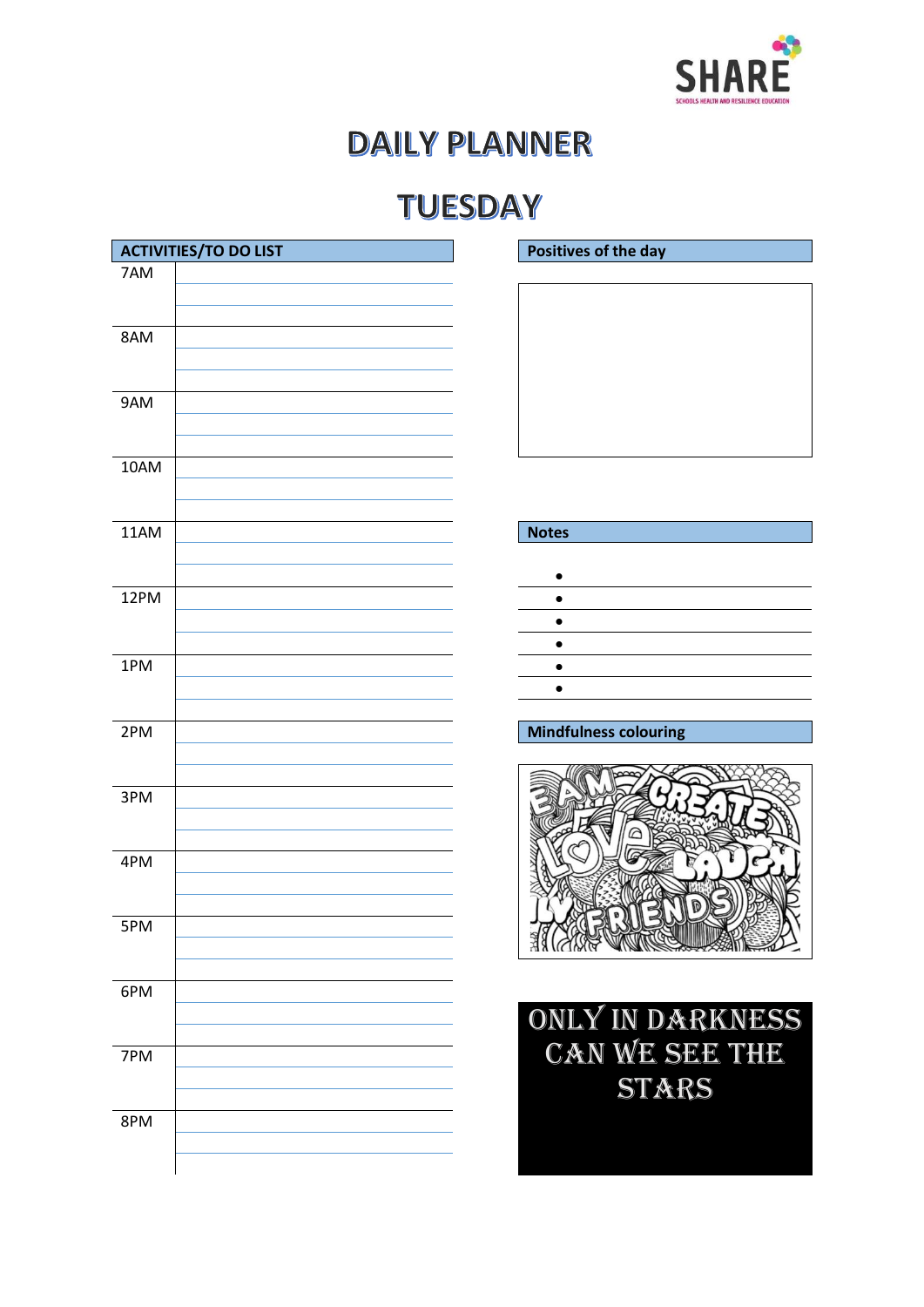

## WEDNESDAY

|      | <b>ACTIVITIES/TO DO LIST</b> | <b>Positi</b>  |
|------|------------------------------|----------------|
| 7AM  |                              |                |
| 8AM  |                              |                |
| 9AM  |                              |                |
| 10AM |                              |                |
| 11AM |                              | <b>Notes</b>   |
| 12PM |                              |                |
| 1PM  |                              |                |
| 2PM  |                              | <b>Mindf</b>   |
| 3PM  |                              |                |
| 4PM  |                              |                |
| 5PM  |                              |                |
| 6PM  |                              |                |
| 7PM  |                              | 1.<br>2.       |
| 8PM  |                              | 3.<br>4.<br>5. |

### **Positives of the day**

### **Mindfulness colouring**



### **Stress Less**

- **1. Focus on what you can control.**
- **2. Colour/play a game.**
- **3. Talk about how you feel.**
- **4. Look for opportunities.**
- 5. **Treat yourself.**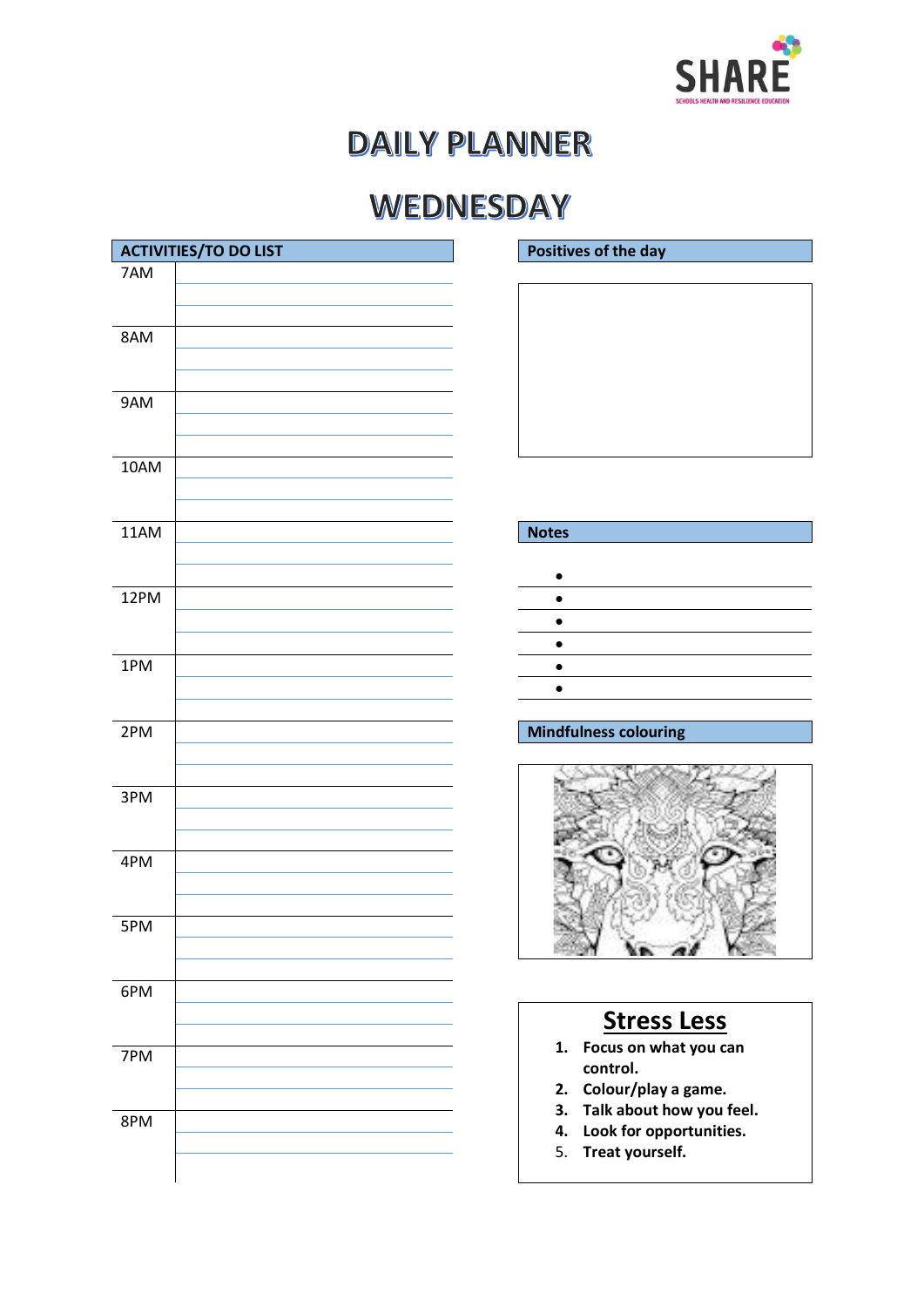

## THURSDAY



| ∙ |  |
|---|--|
|   |  |
|   |  |
|   |  |
|   |  |
|   |  |
|   |  |



With each new day comes new strength and new thoughts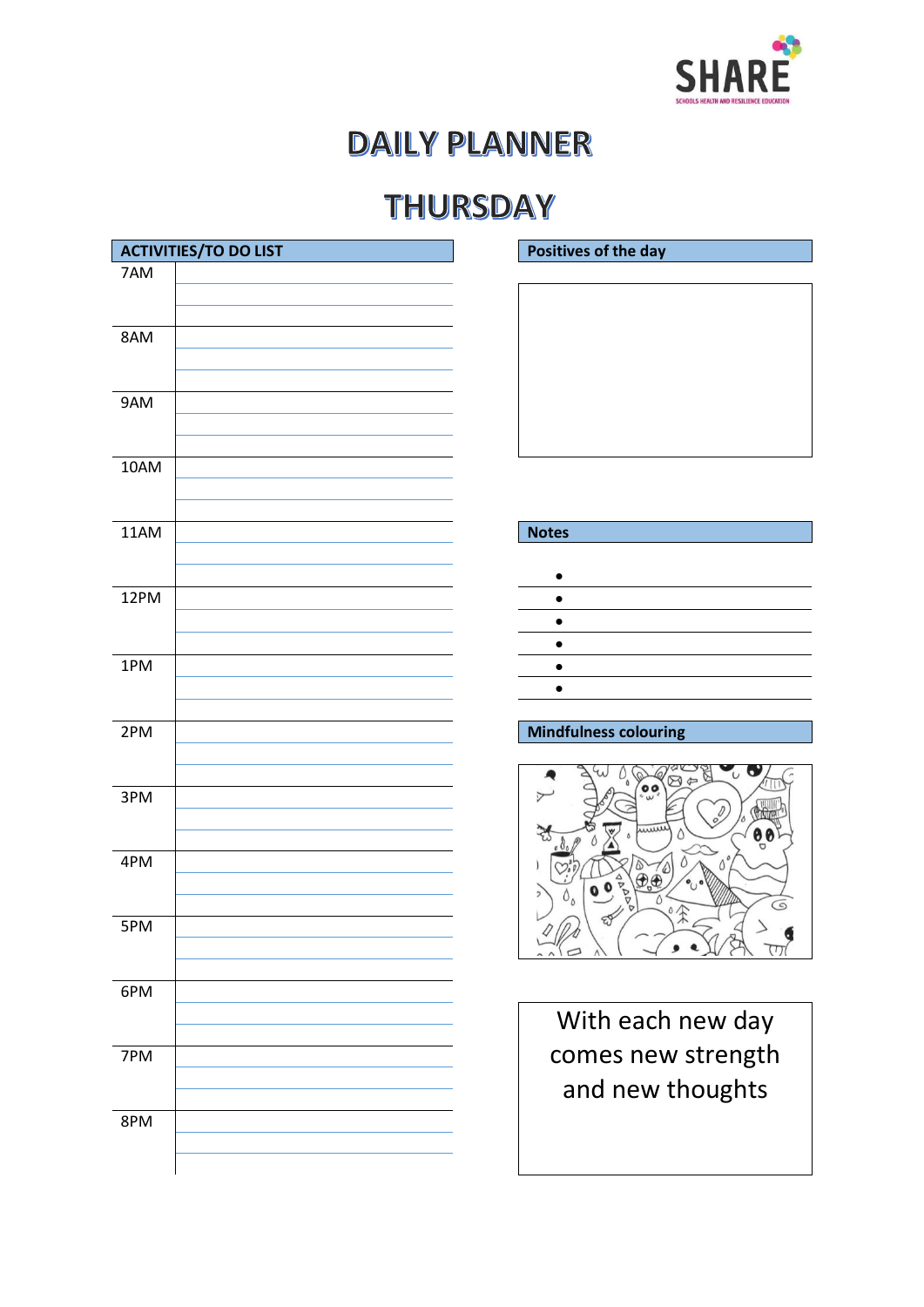

## **FRIDAY**

|      | <b>ACTIVITIES/TO DO LIST</b> | <b>Positi</b> |
|------|------------------------------|---------------|
| 7AM  |                              |               |
| 8AM  |                              |               |
| 9AM  |                              |               |
| 10AM |                              |               |
| 11AM |                              | <b>Notes</b>  |
| 12PM |                              |               |
| 1PM  |                              |               |
| 2PM  |                              | <b>Mindf</b>  |
| 3PM  |                              |               |
| 4PM  |                              |               |
| 5PM  |                              |               |
| 6PM  |                              | W             |
| 7PM  |                              |               |
| 8PM  |                              |               |

### **Positives of the day**

|                             | $\bullet$                         |
|-----------------------------|-----------------------------------|
|                             | $\bullet$                         |
|                             | the control of the control of the |
| and the control of the con- |                                   |
|                             |                                   |
|                             |                                   |
|                             |                                   |

### **Mindfulness colouring**



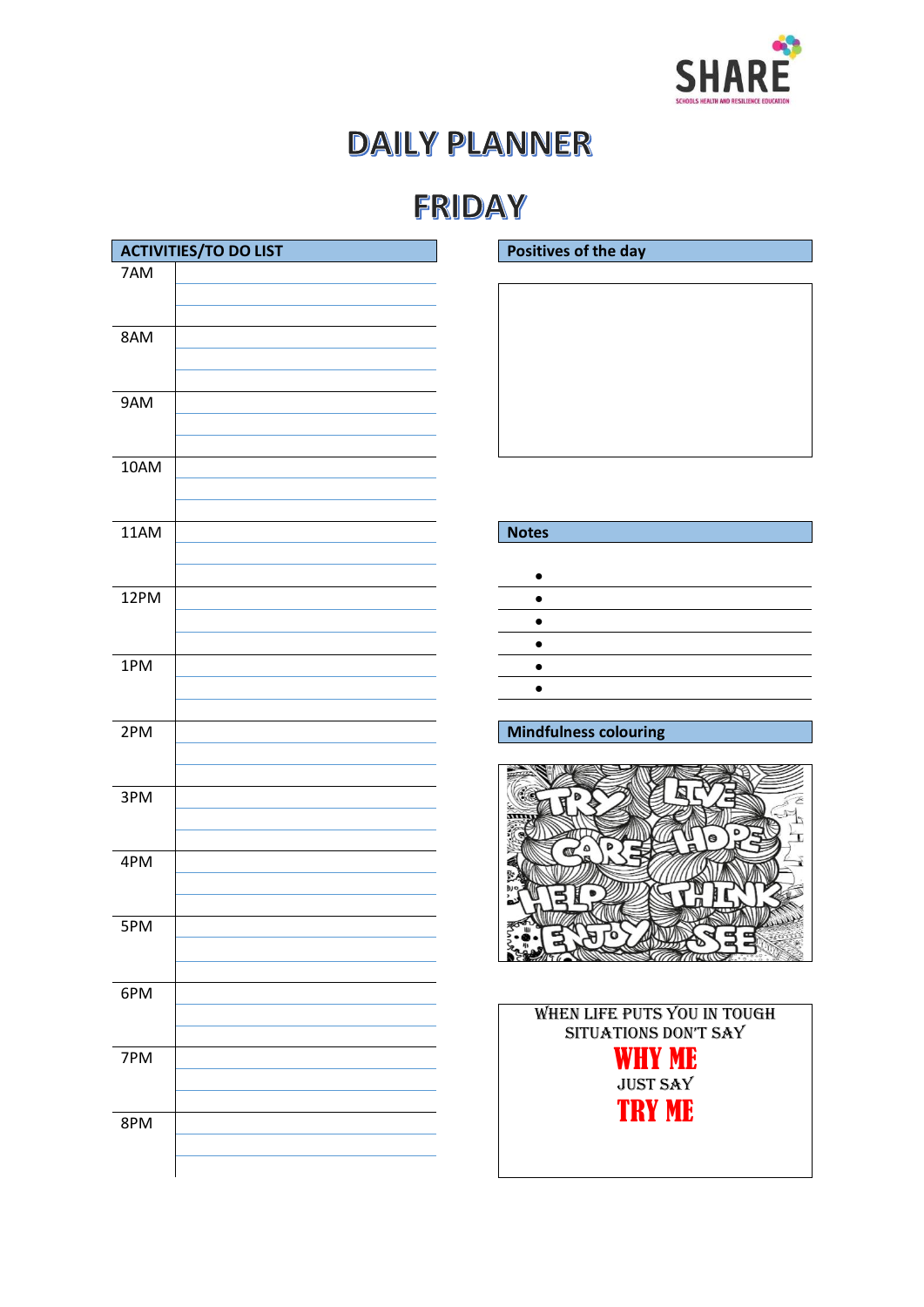

### **SATURDAY**

|      | <b>ACTIVITIES/TO DO LIST</b> | <b>Positi</b>      |
|------|------------------------------|--------------------|
| 7AM  |                              |                    |
| 8AM  |                              |                    |
| 9AM  |                              |                    |
| 10AM |                              |                    |
| 11AM |                              | <b>Notes</b>       |
| 12PM |                              | ٠                  |
| 1PM  |                              |                    |
| 2PM  |                              | <b>Mindf</b>       |
| 3PM  |                              |                    |
| 4PM  |                              |                    |
| 5PM  |                              |                    |
| 6PM  |                              | D                  |
| 7PM  |                              | to                 |
| 8PM  |                              | fu<br>$\mathbf{t}$ |

**Positives of the day** 

### **Mindfulness colouring**



Do something today that your future self will thank you for.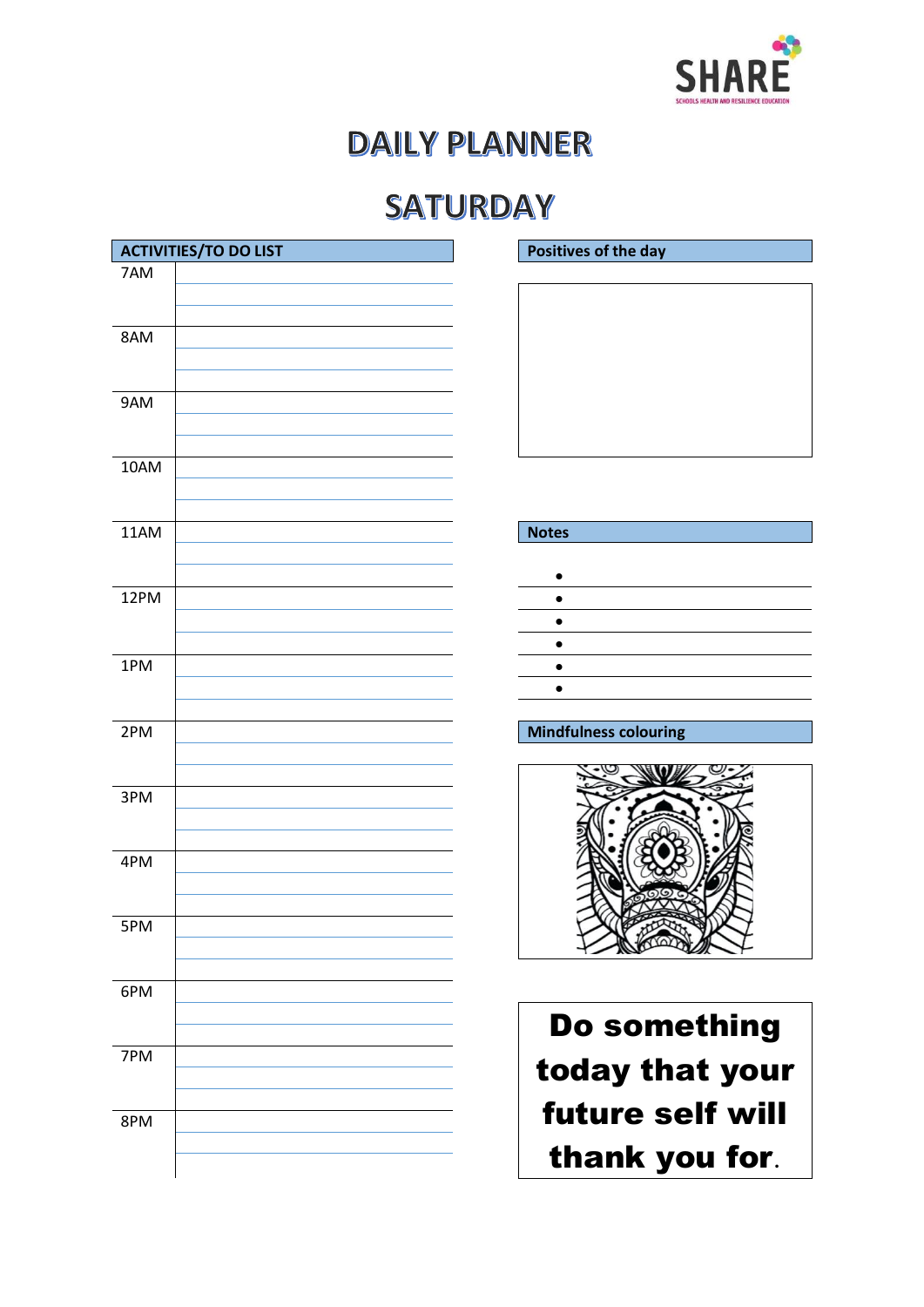

## SUNDAY

|      | <b>ACTIVITIES/TO DO LIST</b> | <b>Positi</b> |
|------|------------------------------|---------------|
| 7AM  |                              |               |
| 8AM  |                              |               |
| 9AM  |                              |               |
| 10AM |                              |               |
| 11AM |                              | <b>Notes</b>  |
| 12PM |                              |               |
| 1PM  |                              |               |
| 2PM  |                              | Mindf         |
|      |                              |               |
| 3PM  |                              |               |
| 4PM  |                              |               |
| 5PM  |                              |               |
| 6PM  |                              |               |
| 7PM  |                              |               |

**Positives of the day** 

### **Mindfulness colouring**